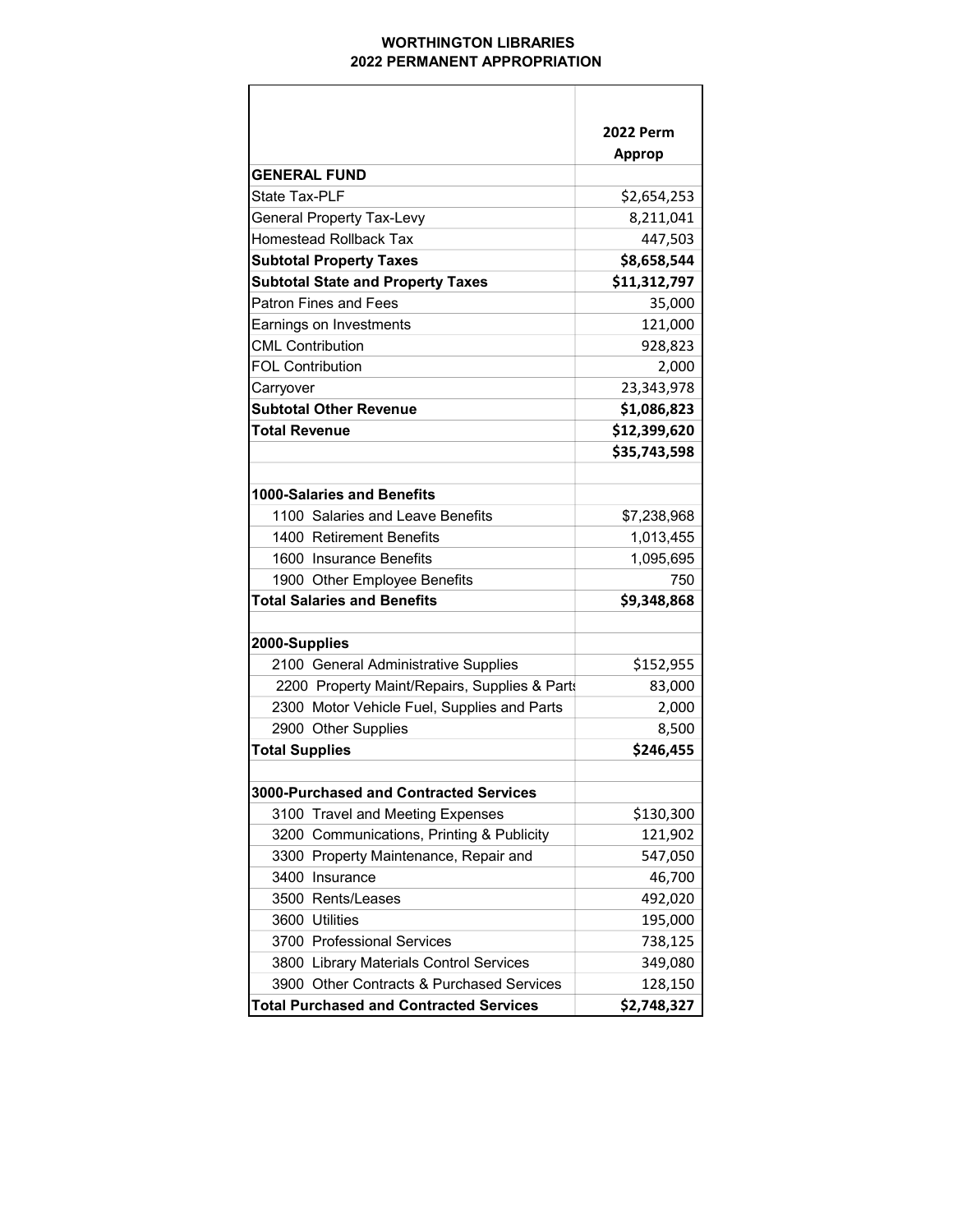## WORTHINGTON LIBRARIES 2022 PERMANENT APPROPRIATION

| 4000-Library Materials and Information                                             |              |
|------------------------------------------------------------------------------------|--------------|
| 4100 Books and Pamphlets                                                           | \$1,823,150  |
| 4200 Periodicals                                                                   | 74,750       |
| 4300 Audio-Visual Materials                                                        | 197,600      |
| 4400 Circulating Materials                                                         | 190,000      |
| 4500 Computer Services and Information                                             | 262,000      |
| 4600 Interlibrary Loan Fees/ Charges                                               | 2,500        |
| <b>Total Materials and Information</b>                                             | \$2,550,000  |
|                                                                                    |              |
| 5000-Capital Outlay                                                                |              |
| 5500 Furniture and Equipment                                                       | \$249,080    |
| <b>Total Capital Outlay</b>                                                        | \$249,080    |
| 7000-Other Objects                                                                 |              |
| 7100 Organizational Memberships                                                    | \$21,948     |
| 7200 Taxes and Assessments                                                         | 1,000        |
| 7500 Refunds and Reimbursements                                                    | 750          |
| <b>Total Other Objects</b>                                                         | \$23,698     |
| 8000-Contingency                                                                   |              |
| 8900 Contingency                                                                   | \$150,000    |
| <b>Total Contingency</b>                                                           | \$150,000    |
|                                                                                    |              |
|                                                                                    |              |
|                                                                                    |              |
| <b>SUBTOTAL OPERATING EXPENSES</b><br><b>Total General Fund Expenses Including</b> | \$14,917,348 |
| <b>Capital &amp; Contingency</b>                                                   | \$15,316,428 |
|                                                                                    |              |
| 9000-Interfund Transfers                                                           |              |
| 9900 Transfers Out                                                                 | \$630,888    |
| <b>Total Interfund Transfers</b>                                                   | \$630,888    |
|                                                                                    |              |
| <b>GRAND TOTAL GENERAL FUND</b>                                                    | \$15,947,316 |
|                                                                                    |              |
| <b>BUILDING FUND</b>                                                               |              |
| Transfers from Other Funds                                                         | \$103,562    |
| Carryover                                                                          | 469,658      |
| <b>Total Revenue</b>                                                               | \$573,220    |
|                                                                                    |              |
| 5000-Capital Outlay                                                                |              |
| 5400 Building Improvements                                                         | \$505,000    |
| <b>Total Capital Outlay</b>                                                        | \$505,000    |
| <b>GRAND TOTAL BUILDING FUND</b>                                                   | \$505,000    |